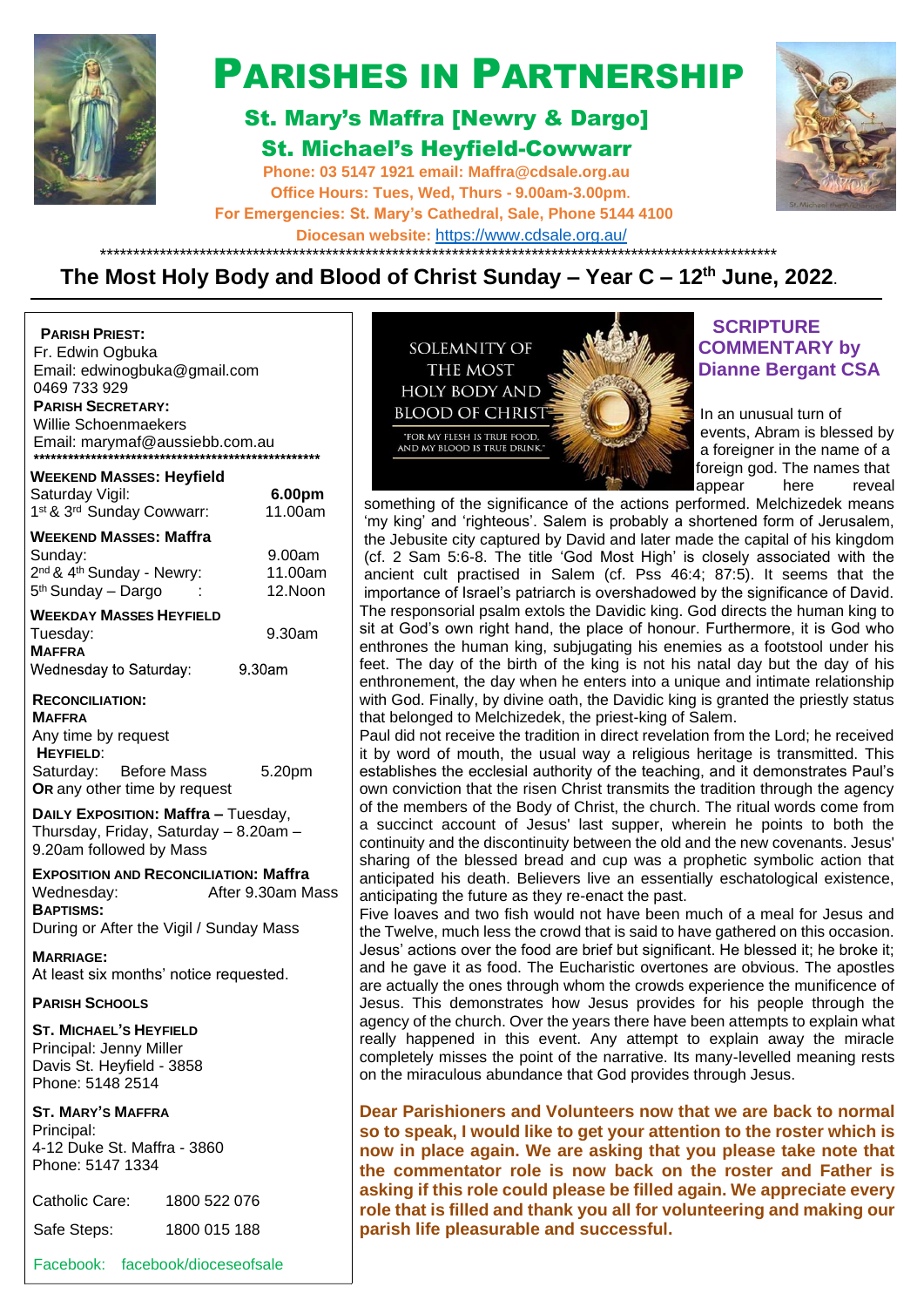### **MEETINGS AND EVENTS:-**

**Parish Dinner Monday 4 th July,**  at the Sporting Club Maffra 6pm. **RSVP a Must, please ring 0411436227 for bookings. All Welcome!**

The parish dinner is a monthly dinner who meet for fellowship and the parish community, they meet on the 1<sup>st</sup> Monday of every month. RSVP is essential.

#### **. Request for Volunteer**

St Mary's Parish sincerely thanks Val Hackwill for the many years she has so meticulously looked after the laundering of the St Mary's Church small Altar cloths.

This special role is now vacant. I warmly invite any interested parishioners to please contact the Parish Office (5147 1921) or myself ( 0407 353 750). Duties: washing and ironing of these cloths, on a weekly basis. Marianne (Sacristan).

#### **ST VINCENT PALLOTTI SCHOLARSHIP TRUST**

The St Vincent Pallotti Scholarship Trust offers scholarships to enable lay people to further their understanding and skills in leadership/ministry or a specialised activity, such as promoting faith enhancement, social justice and pastoral care More information Applications Forms are available on our [https://pallottine.org.au/scholars](https://pallottine.org.au/scholarships/st-vincent-pallotti-) [hips/st-vincent-pallotti](https://pallottine.org.au/scholarships/st-vincent-pallotti-)cholarship-for-lay-ministry.html Closing Date 29 July 2022

### **Planned Giving Envelopes The new planned giving year started on the 5th June. New envelopes are now available and ready to be picked up from the back of Maffra and Heyfield Churches.**

**Please check to see if your Working With Children Checks are still valid if not please renew, if you have a problem please ring Willie at the parish office.**

### **PLEASE PRAY FOR THE DEAD:-**

### **Anniversaries:**

Mavis Herrick, Ella Bennett, Ruth Higgins, Mary Pahule, Myles Allman Sr &Jr, Alice Dwyer, Eilly Gannon, Emily Fermio, Grace Desmond, Andrew Humphrey, Colin Hanratty, Anna Nikolajew, Clement (Phil) Woodhouse, Daryl & Maureen Donahoe, Reg Cox, Noela Crozier, Michael Caffrey, John McCarthy, Sheila Daly, Kazimierz Zmijewski, Iris Higgins, Keith McCarthy.

Frs. Denis O'Callaghan, Francis (Frank) Carroll.

Care for the Sick**:** If you know of anyone who is unable to get to Mass and would like the Eucharist brought to them, please advise us on 5147 1921.

**We pray for ALL who suffer (at present) in body, mind or spirit:**  Kevin Bennett, Anne Turra, Marge Canny, Belinda Weatherley, Archie Schacht, Coral Justice, Julie Frew, Peter Smyth, Fr. Brian O'Connor, John Phelan, Lyn McLindin, Ann Martin, Evelyn Bourke, Gerry Gray, Maree Welsh, and all those who seek our prayers.

### **WE ARE A CHILD SAFE PARISH**

*Any children, young persons and vulnerable adults have a right to feel safe and be safe. If you are concerned about any form of abuse, or believe that someone is at significant risk, you should immediately raise your concerns with one of our Parish Safeguarding Officers. Contact Via the Parish Office: 03 5147 1921.*

> **PARISH SAFEGUARDING OFFICERS ST. MARY'S:** Terry Donahoe  **ST. MICHAEL'S**: Ed O'Brien

> > **WEEKLY CO***LLECTION PRESBYTERY:* \$ 514 ST. MARY'S PG: \$ 238 ST. MICHAEL'S PG: \$ 126

### **REFLECTION by Dianne Bergant CSA**

This Feast combines the previous feasts of Corpus Christi and the Precious Blood of Christ. It reminds us that the body and blood of Christ were offered as a sacrifice for us, and every time we re-enact this sacrifice, we renew his sacrifice. The Body and Blood of Jesus is the interim meal for the Christian community. We are to feed on it until the Lord returns. We see again the already-but-not-yet character of Christian eschatology, for the Lord has already returned. That means that the Eucharist meal is a re-enactment of Christ's death, an anticipatory celebration of his coming, and a thanksgiving banquet with him present.

The multiplication of the loaves and the fishes prefigures the eschatological banquet of fulfilment. Its miraculous bounty assures us of the abundance of that future banquet.

Its miracle of multiplication prefigures the miracle of Jesus as he changed the bread and wine into his own body and blood. Jesus handed himself over as food and drink on the very night that he was handed over by others. The banquet that he prepared was a celebration of the new covenant; it was an eschatological banquet of thanksgiving. This feast invites us to enter through either the past, the present or the future, for each one will lead us to the mystery that we celebrate: the mystery of the sacrifice of Christ; the mystery of the sacred bread and wine of the future; the mystery of the eschatological banquet of the present.

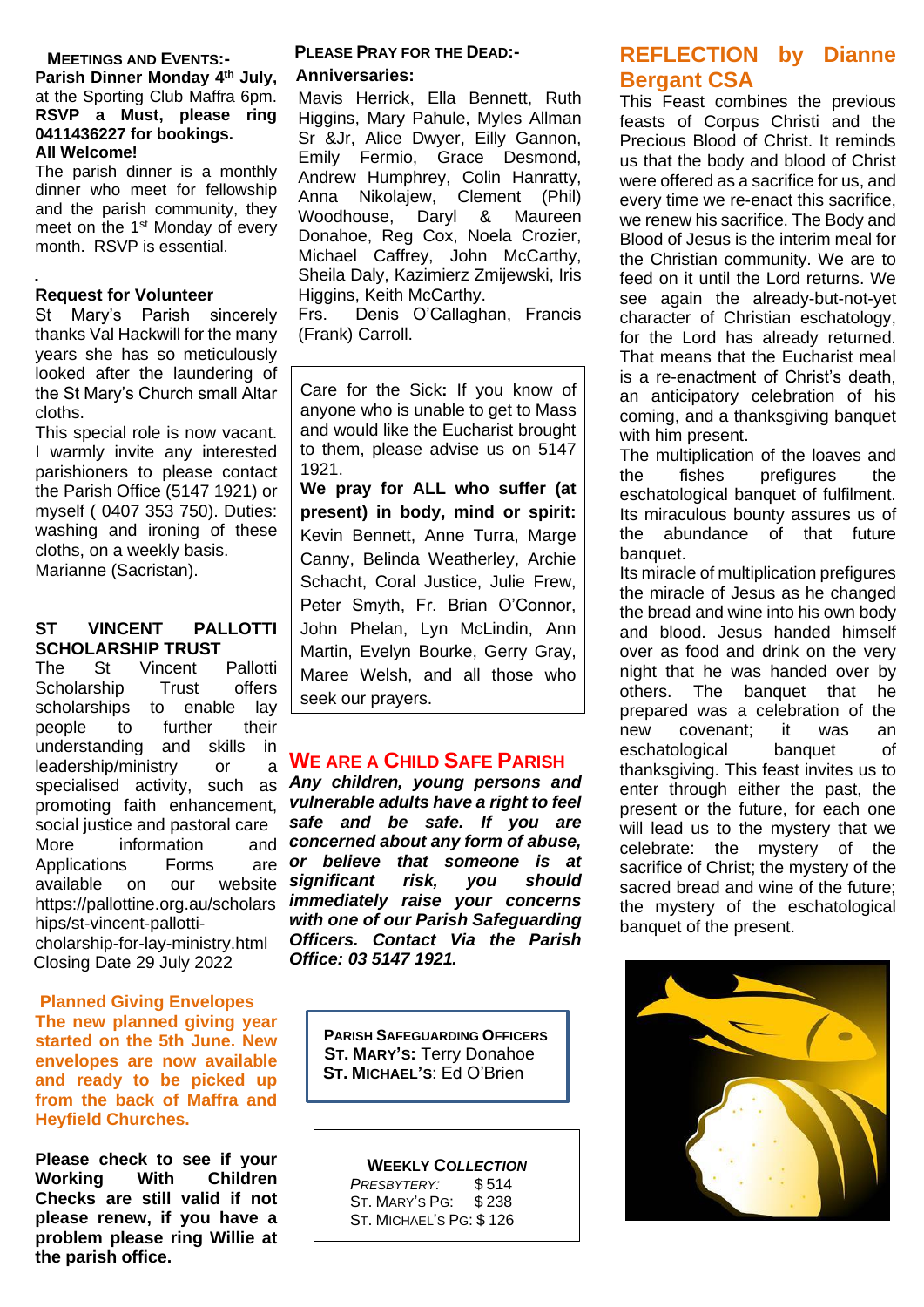|                         | <b>MAFFRA PARISH LITURGICAL ROSTER [June]</b>   |                                 |
|-------------------------|-------------------------------------------------|---------------------------------|
| LITURGY:                | $26^{\sf th}$<br>Sun:                           | Office                          |
| <b>READER:</b>          | $26^{\sf th}$<br>Sun.                           | Pat Gray                        |
| <b>COMMENTATOR:</b>     | 26 <sup>th</sup><br>Sun.                        | Kevin Christensen               |
| EXTRA ORDINARY MINISTER | $26^{\sf th}$<br>Sun.                           | <b>Trevor Fogarty</b>           |
| <b>COMPUTER:</b>        | 26 <sup>th</sup><br>Sun.                        | Nick Munro                      |
| <b>COLLECTORS:</b>      | $26^{\sf th}$<br>Sun.                           | Kevin Kierce and Dick Moulton.  |
| <b>ALTAR SERVERS:</b>   | $26^{\sf th}$<br>Sun.                           | N/A                             |
| <b>FLORISTS:</b>        | $26^{\sf th}$<br>Sun.                           | Mary Hartwig and Anne Munro     |
| SACRISTANS:             | Sun. 26 <sup>th</sup>                           | Marianne and Chas Bagguley      |
| <b>HOLY VESSELS:</b>    | Month Of June                                   | Francis Dwyer or Helen Dezaayer |
|                         | <b>HEYFIELD PARISH LITURGICAL ROSTER [JUNE]</b> |                                 |
| READER:                 | Sat. $25th$                                     | <b>Carmel Pittari</b>           |
| <b>FLORISTS:</b>        | Sat. $25th$                                     | <b>Christine Donohue</b>        |
| <b>ALTAR LINEN -</b>    | <b>MONTH OF JUNE</b>                            | <b>Carmel Pittari</b>           |
|                         | ST ITA'S NEWRY (JUNE)                           |                                 |
| <b>READER</b>           | Sun. 26 <sup>th</sup>                           | N/A                             |
| <b>CHURCH CLEANING</b>  | [MONTH OF JUNE)                                 | <b>Connie Dwyer</b>             |

Congratulation to the children who have received the various Sacraments over the past few months in both Heyfield and Maffra Parishes.







And please pray for the 11 children preparing for their First Holy Communion in the near future, and also Blake who will be welcomed and Baptized at Heyfield on Saturday 25<sup>th</sup> June. Please take note of these children on the banners at the back of Maffra Church.

### **2022 Child Safety Week COMPETITION Get creative. Tell us what makes you feel safe and supported?**

The Diocese invites all school-age children to participate in a competition where entries can be a poster (digital or scanned in electronic form) or video (mp4).

See entry form, ideas and support materials on<https://www.cdsale.org.au/child-safety-week> or contact your parish.

Entries close **Friday 22 July 2022**

### **ENTRANCE ANTIPHON:**

He fed them with the finest wheat and satisfied them with honey from the rock

### **FIRST READING** [Gen 14:18-20](https://liturgyhelp.com/ritual/lectionary/LectionaryList%7Cgen#gen014) Melchizedek brought bread and wine.

Melchizedek king of Salem brought bread and wine; he was a priest of God Most High. He pronounced this blessing: 'Blessed be Abraham by God Most High, creator of heaven and earth, and blessed be God Most High for handing over your enemies to you.' And Abraham gave him a tithe of everything.

### **RESPONSORIAL PSALM:**

### **(R.) You are a priest for ever, in the line of Melchizedek.**

1. The Lord's revelation to my Master: 'Sit on my right: I will put your foes beneath your feet.' **(R.)**

2. The Lord will send from Zion your sceptre of power: rule in the midst of all your foes. **(R.)**

3. A prince from the day of your birth on the holy mountains; from the womb before the daybreak I begot you. **(R.)**

4. The Lord has sworn an oath he will not change. 'You are a priest for ever, a priest like Melchizedek of old.' **(R.)**